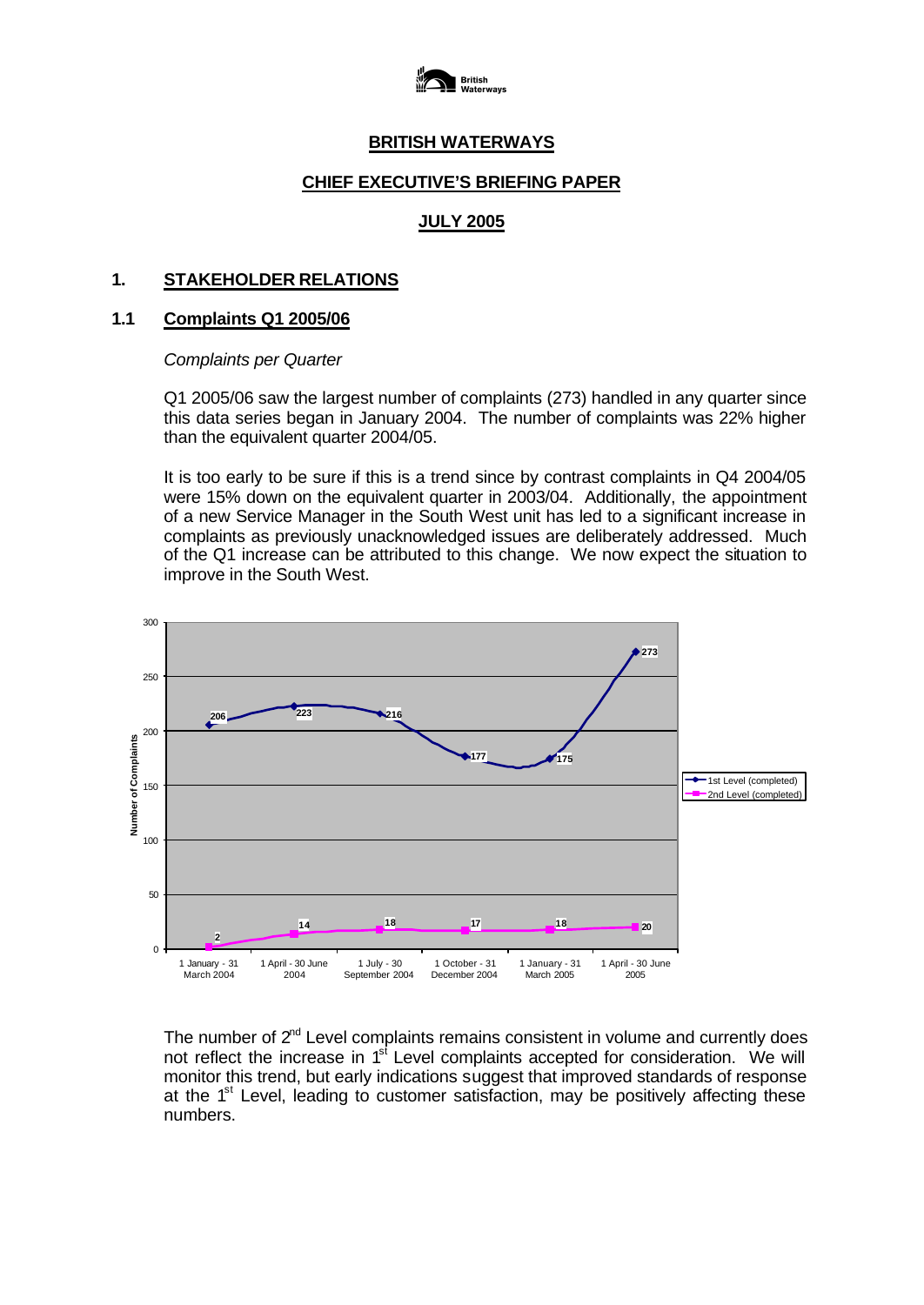## **1.2 Percentage of Complaints Moved to Second Level**



### **1.3 Individual Performance – Response Rates & Complaints' Volume**

#### **1.3.1 Average Number of days from Acknowledgement to Response**

Average response times currently show a ceiling of 15 days is being achieved across the business, with the exception of  $2<sup>nd</sup>$  Level cases considered by the Executive Team. These cases often involve a site visit by the Director responsible and may also be concerned with an unfamiliar area of the business.



Yorkshire Business Unit has shown the greatest improvement in average response times (14 days to 11 Days), while London has experienced the greatest increase, from nine days to 15 days.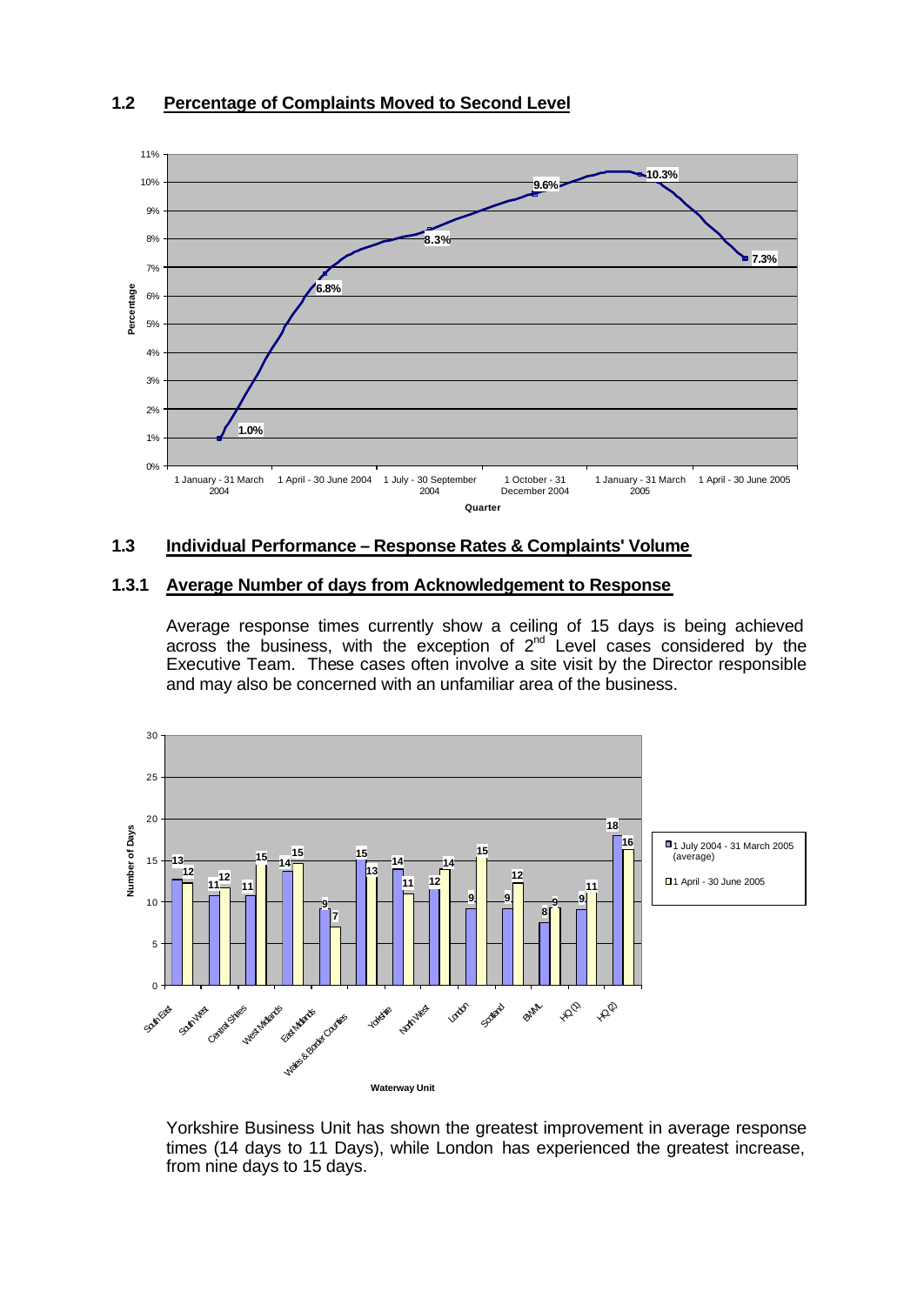### **1.3.2 Completion rates per Reporting Unit (last quarter)**

Four units – South East (5), South West (5), Central Shires (1) and North West (1) – have recorded complaints that have taken more than 20 working days to be resolved. There were seven units in this position in the previous quarter. The total number of 'out of time' complaints was 12 in Q1 ( $Q4 = 22$ ). Overall, 95.6% of complaints were answered within 20 working days, compared with 90.4% achievement of our target for the financial year 2004/05.

# **1.4 Complaint Areas**

# **1.4.1 Nature of Complaint – 1 April 2005-30 June 2005**



**Nature of Complaint**

Complaints concerning structures (locks, bridges, etc) feature most frequently in this quarter's report. This number was increased by multiple complaints concerning K&A lock gearing. A programme of modification to the gearing to address these issues is now in place.

### **1.4.2 Nature of Complaint – 1 July 2004-31 March 2005**

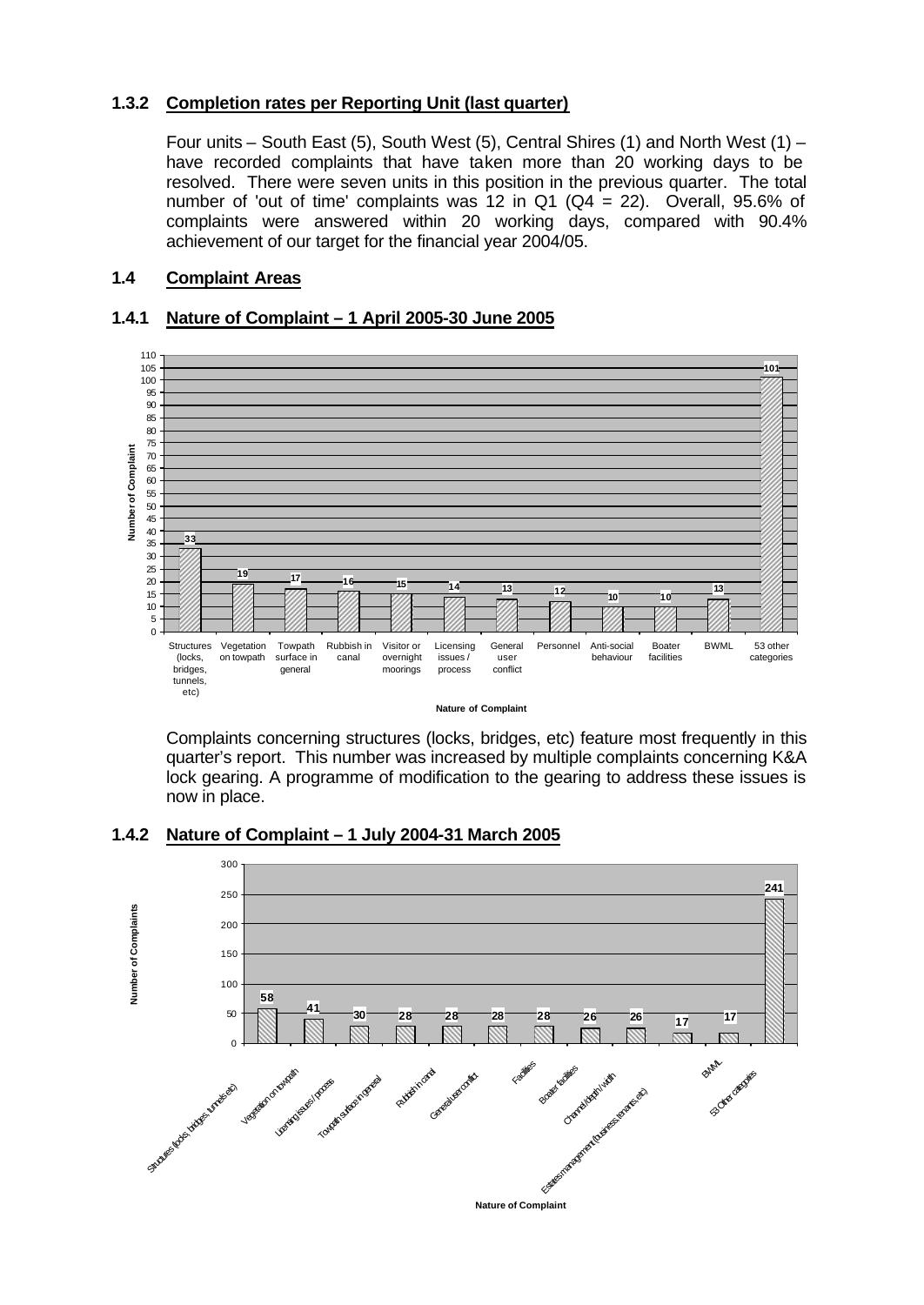# **1.5 The Scottish Executive**

Following the election of Nicol Stephen MSP as Leader of the Lib Dems and his appointment as Deputy First Minister, Tavish Scott MSP joins the Cabinet as Minister for Transport and Telecommunications. We have contacted his office inviting him to visit the canals during the summer and to meet our Chairman and Campbell Christie. We have also asked that he will address our Annual Meeting in Scotland, which Nicol Stephen had committed to doing.

The Quarterly Review Meeting between BWS and the Scottish Executive took place on 16 June. Nigel Johnson also attended this meeting to provide an update on the position regarding the widening of BW's powers.

#### **1.6 Fountainbridge Edinburgh**

On 1 June Campbell Christie and Jim Stirling met Donald Anderson, Leader of the City of Edinburgh Council. This was a useful meeting and BW continues to seek to influence planners to include waterspace in future developments in this area.

#### **1.7 Media & Stakeholder Relations**

Our Pub Partnership (WP5) with Scottish & Newcastle Plc was successfully launched with an event for corporate, regional and local stakeholders held at the first pub in the partnership, the Foxton Locks Inn in Leicestershire. The launch was supported by quality coverage in *The Times* business pages, in addition to supporting coverage in trade publications such the *Morning Advertiser* and *The Publican*.

Match funding for the Droitwich Canals restoration was announced and secured small coverage in *The Times* We intend to revisit this story and seek further coverage once the national news agenda is quieter.

The appointment of Philip Ridal to the post of Finance Director was covered by the *Financial Times* along with other trade publications such as *Financial Director*.

During this period we appointed Cavendish Communications to assist with our public affairs work. Cavendish has identified a range of key cross party MP's and peers and has prepared a contact programme involving introductory letters from BW with a view to these leading to face-to-face briefings. Cavendish will assist in BW's aim of reversing Conservative policy to sell BW property as part of any future Conservative Government's fundraising exercise.

### **1.8 Annual Meeting – 8 September 2005**

Preparations are under way for the meeting which will take place, as last year, in the Institution of Civil Engineers, One Great George Street, London SW1. Registration is from 11.45 am and the event should end around 3.15 pm. Board members should have received an invitation.

Jim Knight is unable to attend but has agreed to record a short speech on video which will be played on a large display screen in the large hall shortly before the formal meeting begins. In other respects the format will be similar to last year.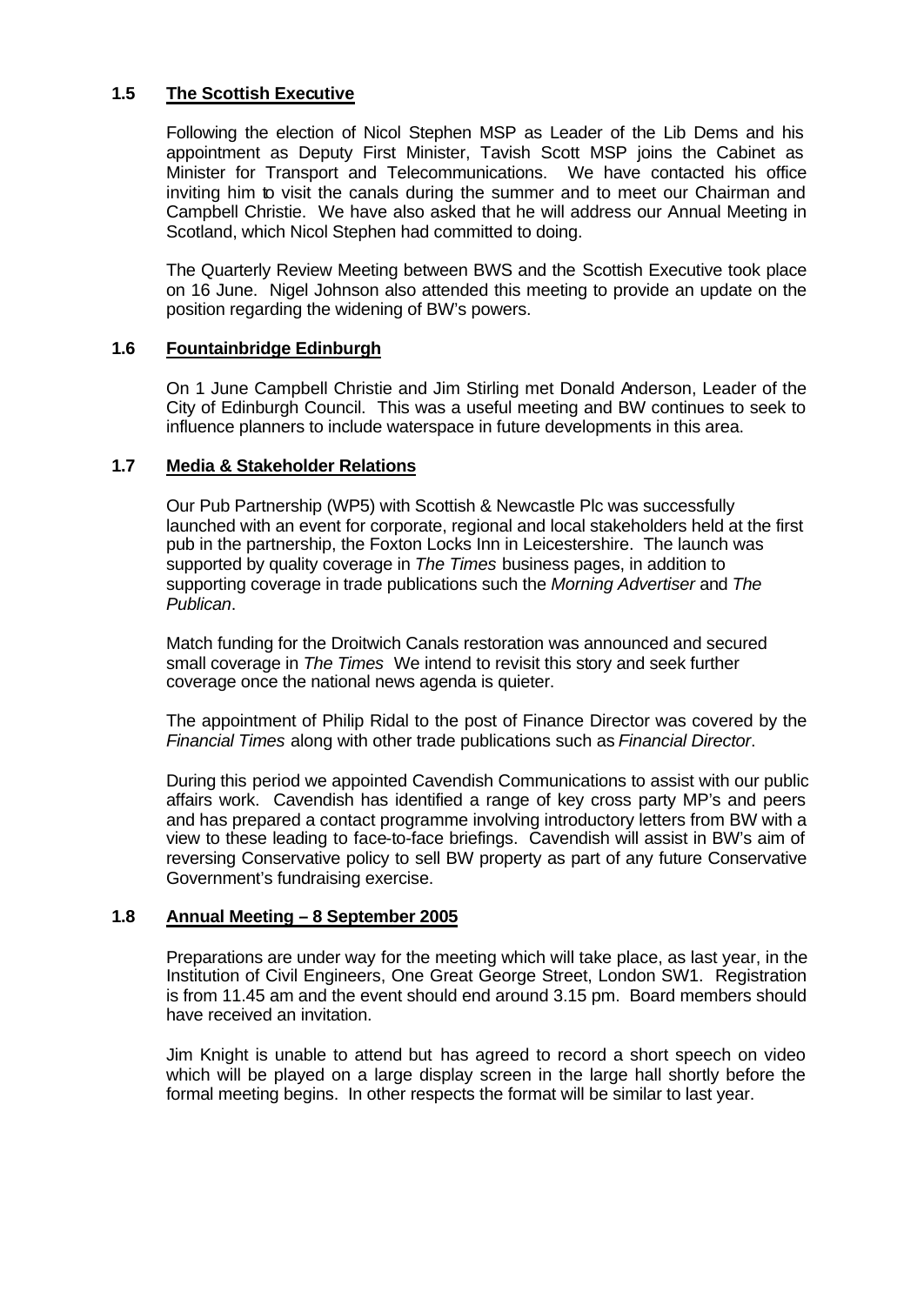### **1.9 Ministerial Visit**

The planned date for the visit is 11 August. The visit will be based on the Droitwich Canal and Stourport-on Severn where there is major regeneration taking place with HLF funding involved. The minister will have the chance to take a boat trip and there will be local and waterway press calls.

# **2. RISK ISSUES**

### **2.1 Falkirk Wheel**

On 27 May 2005 the skipper of the Goven Seagull, believing he had a green light, and that the skipper of the Archimedes was aware of his intentions, moved his vessel into the entrance of the top gondola of the Falkirk Wheel. The sequence to start the Wheel had been activated as the Govan Seagull attempted to manoeuvre into the gondola. The skipper of the Archimedes, aware that the gates were moving, informed the skipper of the Govan Seagull that the gates were coming up and that he must go astern and he was doing this when the aqueduct gate came up. This missed the bow of his vessel. Unfortunately, the outer gate came up under the vessel lifting the bow of the boat approximately 1m out of the water. The Wheel operation was stopped and the gates dropped, allowing the vessel to reverse back onto the aqueduct and the Wheel operation to restart. A full investigation is underway.

### **2.2 Damaged Electricity Cables**

Two West Midlands employees were suspended for failure to follow the method statement procedures which resulted in a damaged electricity cable. The incident was investigated in depth and the individuals interviewed through the disciplinary procedure and given final written warnings. The application of the Method Statement has been revised following the findings of this investigation to ensure such incidents will not happen again.

### **2.3 Mechanical Digger Incident – Camden**

An investigation has been carried out into a non-injury incident in Camden where a mechanical digger overturned on the towpath. The work was carried out by a Third Party contractor on behalf of Camden Council without our knowledge. We would probably not have allowed the use of a digger in this location.. The work will only resume following a submission of risk assessments and method statements to BW. We are thoroughly investigating how this unauthorised work was able to proceed.

### **2.4 Trip Boat Collision – Paddington Arm**

A trip boat on Paddington Arm collided with the unsecured air-raid precaution (ARP) gate causing some minor injuries to passengers and damage to the boat and property on board. A report was made by the Maritime & Coastguard Agency (MCA) to the Marine Accident Investigation Branch (MAIB) following contact from the boat owner to MCA. Mike Barrett and Jon Guest have filed reports to MAIB. Gates on the Paddington Arm have been inspected and secured.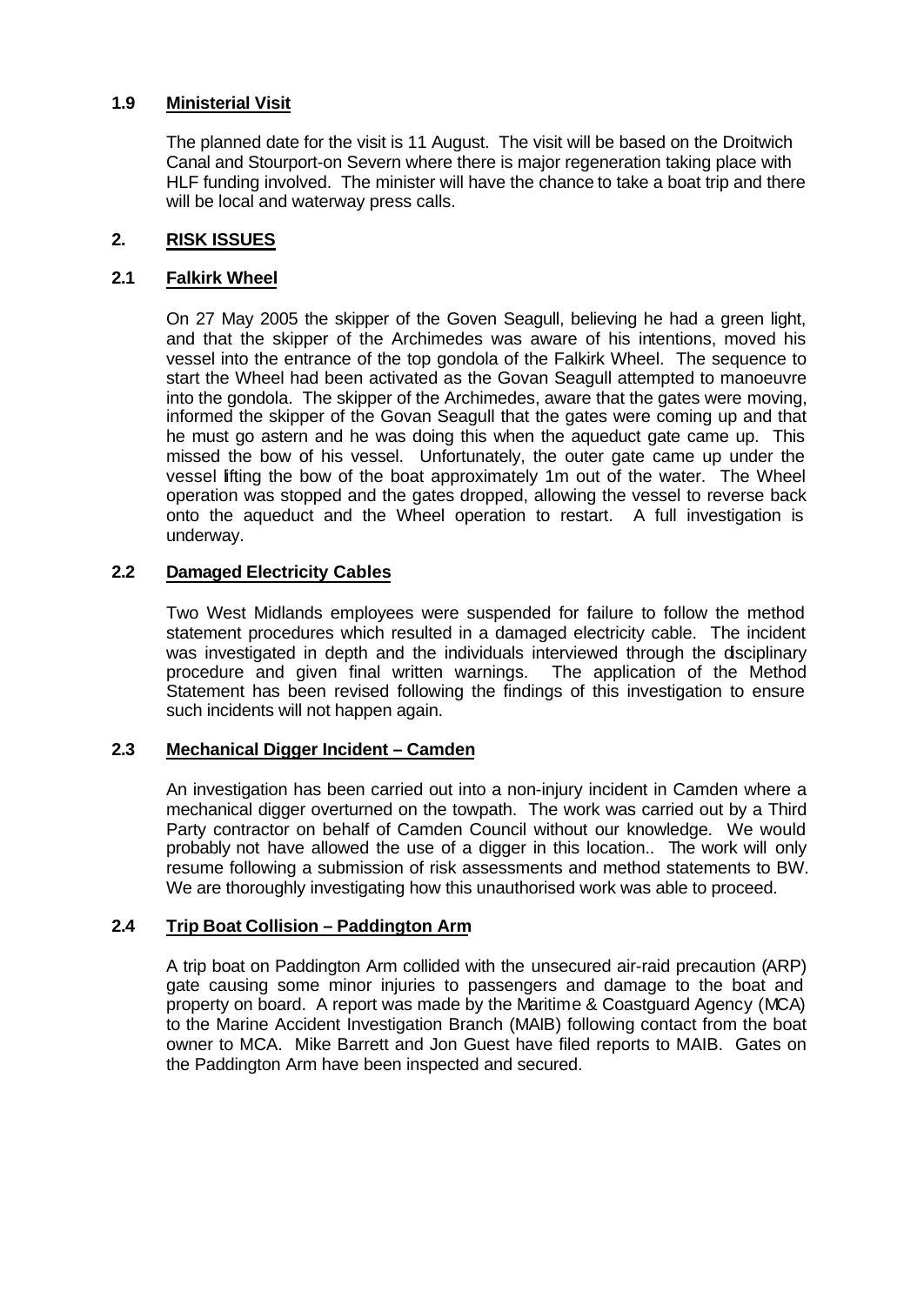### **2.5 Illegal Swimmers**

Illegal swimming in canals is a recurrent problem in hot spells and is something BW seeks to tackle through education and publicity, highlighting the risks involved. There was a spate of such swimmers in Docklands in the recent heat wave. BW has engaged with the Metropolitan Police Safer Neighbourhood Unit in an attempt to deal with this. Five youths were arrested for ASB activities and will be prosecuted under our bye-laws.

# **3. STRATEGIC PEOPLE ISSUES**

### **3.1 Directors & Senior Manager Changes**

### **General Manager, North West Waterways**

Adrian Sains tendered his resignation in advance of emigrating with his family to Australia early in 2006. Consideration of internal candidates including several identified in our succession planning talent pool resulted in the appointment of Jonathan Griffiths currently Finance Controller, North, to be effective from 1<sup>st</sup> August. Jonathan has considerable finance skills coupled with regeneration experience and a spell as acting General Manager.

### **General Manager, South East Waterways**

Jerry Appleyard tendered his resignation to pursue a significant commercial opportunity. Jerry was appointed in September 2004 with strong private sector customer service experience and has stabilised the waterway team during his short time with us. The strength of internal candidates prepared to relocate to the South East is not as high as in the North West and, therefore, the role will be advertised externally to match an internal candidate with the external market.

#### **Managing Director, Waterscape**

Our search for a suitable candidate for this role has not proved successful so far and, therefore, we will continue with an interim manager.

### **Operations Manager, South West Waterways**

John Laverick has decided to retire early and an internal appointment from our talent pool is expected.

## **3.2 Employee Benefits**

The recently launched flexible benefits package has proved popular with our people. Employees can access various discounted products and services through a scheme operated on our behalf by a specialist agency. The Government approved Home Computer Initiative and Child Care Voucher scheme is included in the programme which enables employees to recover tax relief on these products. 180 employees have ordered home computers and 30 are taking advantage of child care vouchers.

### **3.3 Diversity**

A programme of diversity research is underway using the QED organisation and ex-Board Member Adeeba Malik. Community workshops have been held in Rochdale, Huddersfield, Leicester and Birmingham to understand minority ethnic community views on BW's services. Internal workshops with senior managers are now taking place to increase awareness and develop an action plan to be linked to the Customer Insight Project underway in the South East.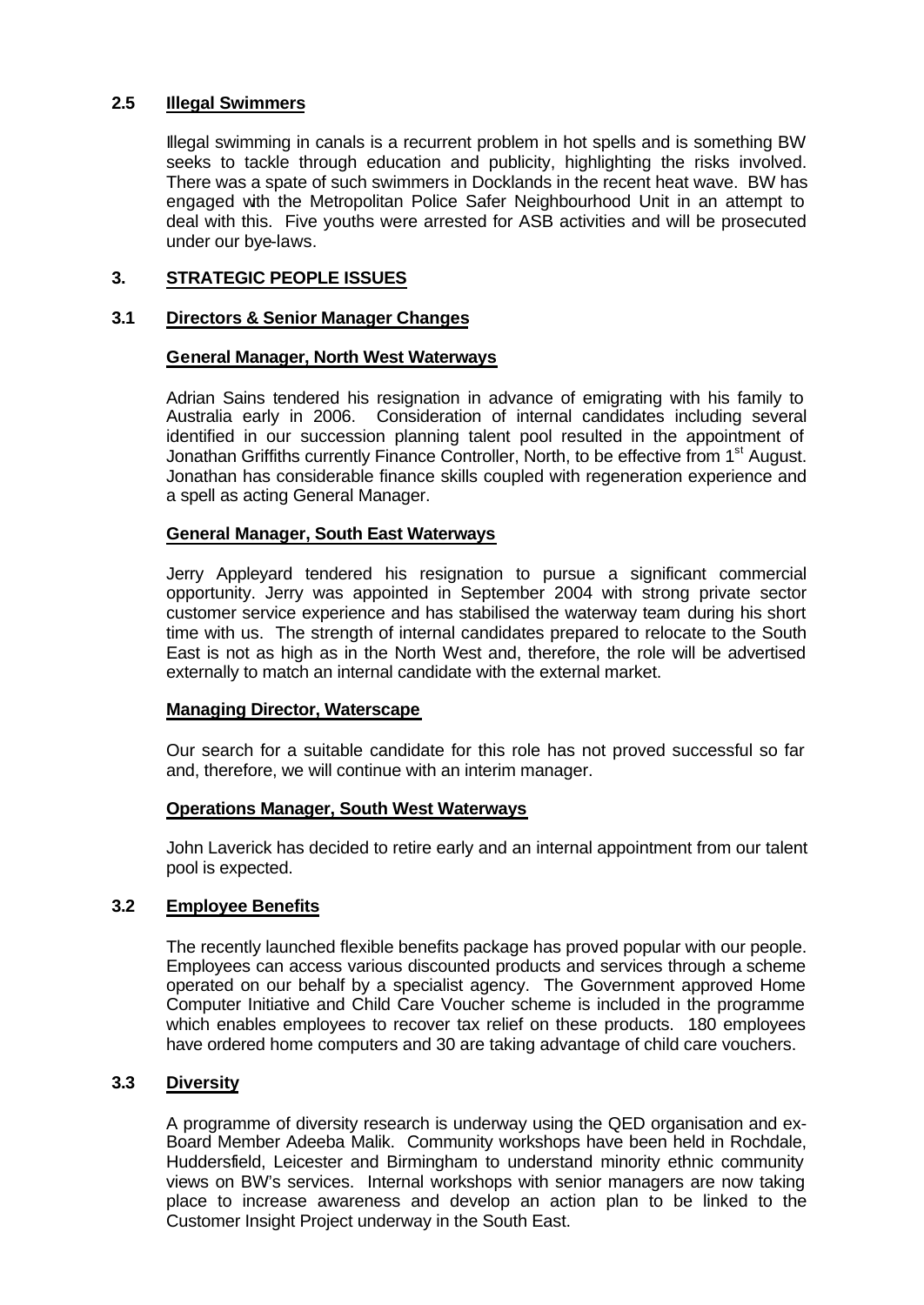# **3.4 Internal Communications**

Directors Question and Answer Sessions with employees have continued with Central Shires and Wales/Border Counties Waterways involved. These informal sessions are proving very worthwhile in our programme to improve internal communications.

### **4. CORPORATE SOCIAL RESPONSIBILITY**

#### **4.1 London Canal Museum**

184 children from five Islington schools have enjoyed a week of activities arranged with the Islington Education Business Partnership. They took part in tunnel building and floating and sinking workshops as well as a boat trip. This week of activities also coincided with the Learning Services Officer's celebration marking her 10,000<sup>th</sup> child coming on a visit to the London Waterways.

#### **4.2 Waterways Heritage Report**

BW's first State of the Heritage report was published in July. It covers 2004 and will be updated annually.

The report is an objective assessment of BW's heritage performance – the good points and where more work needs to be done. Rather than just being a progress report however it is being incorporated into Business Unit reporting and performance reviews so that it can drive the improvements that are needed in heritage management.

As part of BW's *HeritageAction* we are rolling out heritage awareness workshops to all waterway units. These workshops are designed to "raise the game" and reinforce the message behind the common target to demonstrably improve commitment to heritage across the waterways. The workshops will all have been completed by mid-September.

### **5. PROPERTY**

### **5.1 Gloucester Quays**

It was reported at the last Board Meeting that the Peel/BW Outline Planning Application passed by Gloucester City Council in November 2004 has been "called in" for determination by the ODPM. We anticipate that a Public Inquiry will be held at the end of the year/early 2006 to assess how the scheme accords with national and regional planning policies. A final decision on whether the scheme can be allowed to proceed can, therefore, be expected by mid/late summer 2006.

### **6. LEISURE**

### **6.1 Saul Junction Boat Festival**

The Ninth Annual Saul Junction Boat Festival was held at the beginning of July and was once again a great success. Visitor numbers on the Saturday appeared lower than last year but the combination of Live 8 concerts and the weather did not help. With much better weather, Sunday was very well attended. The Cotswold Canal Trust managed to secure significant sponsorship from Morrison, Cemex and Stroud & Swindon Building Society. Morrison's brought some 70 staff to the event to showcase their involvement in canal maintenance and restoration.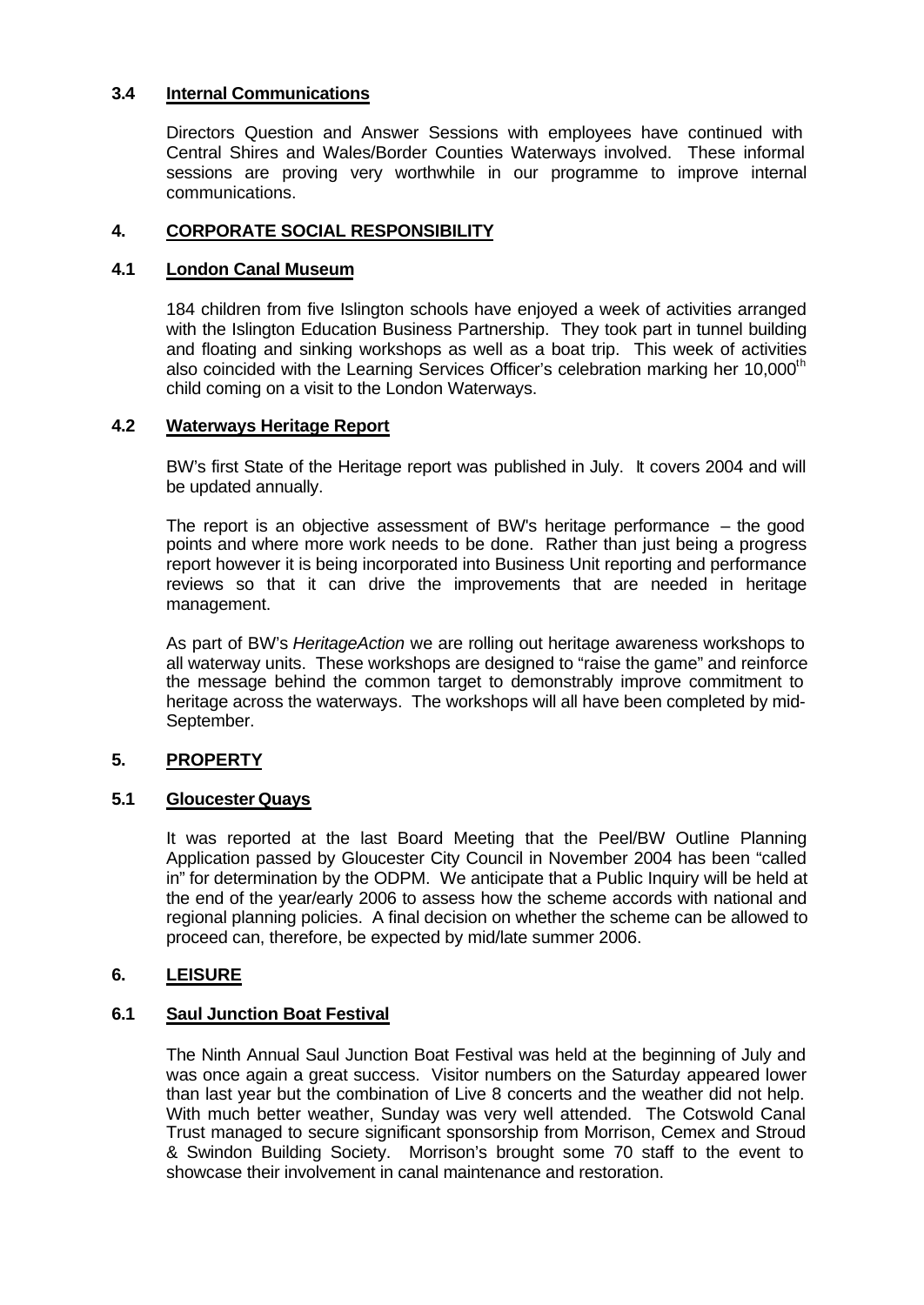#### **6.2 Crick Boat Show**

Some 27,000 visitors attended a successful Crick Boat Show over the Bank Holiday weekend. 250 exhibitors displayed on site generating £1.5m of trade sales over the show weekend. Current estimates are that the Show will generate £10k profit, this includes all management time. There was significant local media interest with TV coverage on BBC.

We are considering the best way to resource our involvement with the Show, currently undertaken by SE Waterways. The Show is now a major event with benefits to BW locally and nationally.

## **6.3 Angling**

The Directors have agreed a project to re-establish positive relationships with the national angling associations. This will involve community based angling initiatives, which it is hoped will be matched in kind by the angling bodies. Central Shires and West Midlands Waterways have been nominated to lead the project.

#### **6.4 Towpath Improvements – London**

Transport for London has confirmed funding for the current financial year of £800,000 for towpath surfacing and widening improvements plus £30,000 for 6 access point feasibility studies. The main areas are the Regent's Canal in Islington, Hackney and Tower Hamlets; the Paddington Arm in Ealing and the Grand Union in Brentford. The access point schemes include one at Roache Point on the Hertford Union – a key link for the Olympics area. BWL costs for project design and management are £120,000.

### **7. RESTORATION/REGENERATION**

#### **7.1 Liverpool Link**

The NW Development Agency has formally approved £7.5 million funding for the Link, together with an assurance that development costs can be claimed retrospectively (this eases the call on contingency by £200k).

Additionally, EP has confirmed its £1.7m allocation will be forthcoming, subject to formal approvals.

#### **7.2 Northwich Vision**

Through the Board of Northwich Vision, BW is influencing the local authority development at Baron's Quay adjacent to the River Weaver navigation. With the development of our riverside land, including our present offices and in conjunction with the RDA, EP, EA, the County and Borough Councils, we are producing a masterplan for the renaissance of this market town with BW's waterway at its core.

In order to maintain momentum, the Council's preferred developer will be announced in late July with BW's appointment of ISIS for our own holdings in September.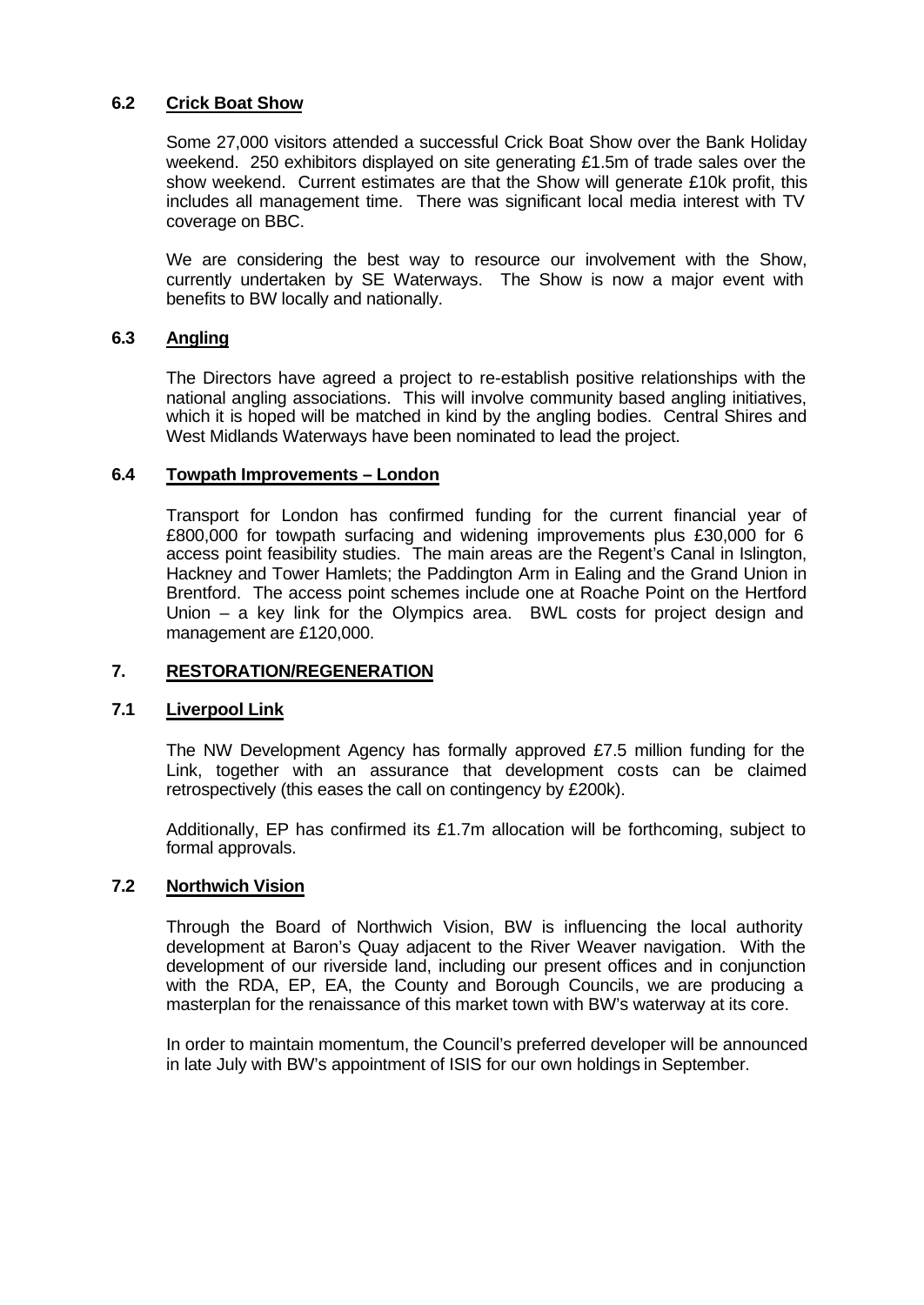# **8. LEGAL**

## **8.1 Crossrail**

The second reading of the Hybrid Bill is now tabled in the House of Commons and the petitioning period will follow. We are working toward gaining agreement with Crossrail on the majority of interface sites where we are not contending the principle of their proposals and preparing our petitioning documentation for those sites where we are not in agreement with them.

### **8.2 Challenge to the BW VAT Status**

A licence payer (NABO member) has taken to the VAT tribunal a challenge that VAT is payable on licences (and specifically River Only Certificates). Charging of VAT on licences is worth in the region of £20 million in VAT reclaims to BW. Customs are the respondents to the taxpayers challenge but BW is proactively seeking to provide information and advice to Customs to ensure the challenge is effectively defended. We are working with Ernst & Young VAT experts. Issues raised include BW status, its legal powers and property ownership. There would be significant ramifications if the licence payer succeeds in the challenge and the matter remains under close scrutiny.

## **8.3 Boston Dock Revision Order**

Despite not being given notice, BW discovered Port of Boston was applying for an HRO that would have relinquished it of responsibility for tidal River Witham between the end of BW's Witham Navigation and the remainder of the Port leading out to the Wash. Serious safety risks to BW customers entering or exiting the Witham Navigation could have arisen. A late objection to the HRO was lodged preparatory to a public enquiry due later this month. Faced by a strong BW case based on evidence prepared swiftly by local and central BW staff the Port of Boston withdrew its proposal to change the harbour limits 7 days before the public enquiry was due to commence.

### **9. CORE WATERWAY**

### **9.1 Diesel Spillage – Grand Union Canal**

A major diesel spillage at Leighton Buzzard closed the canal for 3 days. The culprit was an illegal red diesel transfer yard. A claim has been lodged with EA to reclaim our operational costs (£22k). However, we are unlikely to get this back for several years.

## **9.2 Water Supplies**

The lower than average rainfall following the exceptionally dry winter means that water supplies may become an issue particularly in the South of England where the deficit is greatest.

South East Waterways report that a weekly update on water management has been introduced as several reservoirs are 20% below the level we would expect at this time of the year. This is a major concern if the weather does not change – we are forecasting that action will be needed by the end of August. Notices about sharing locks and increasing customer's awareness of water control are being issued.